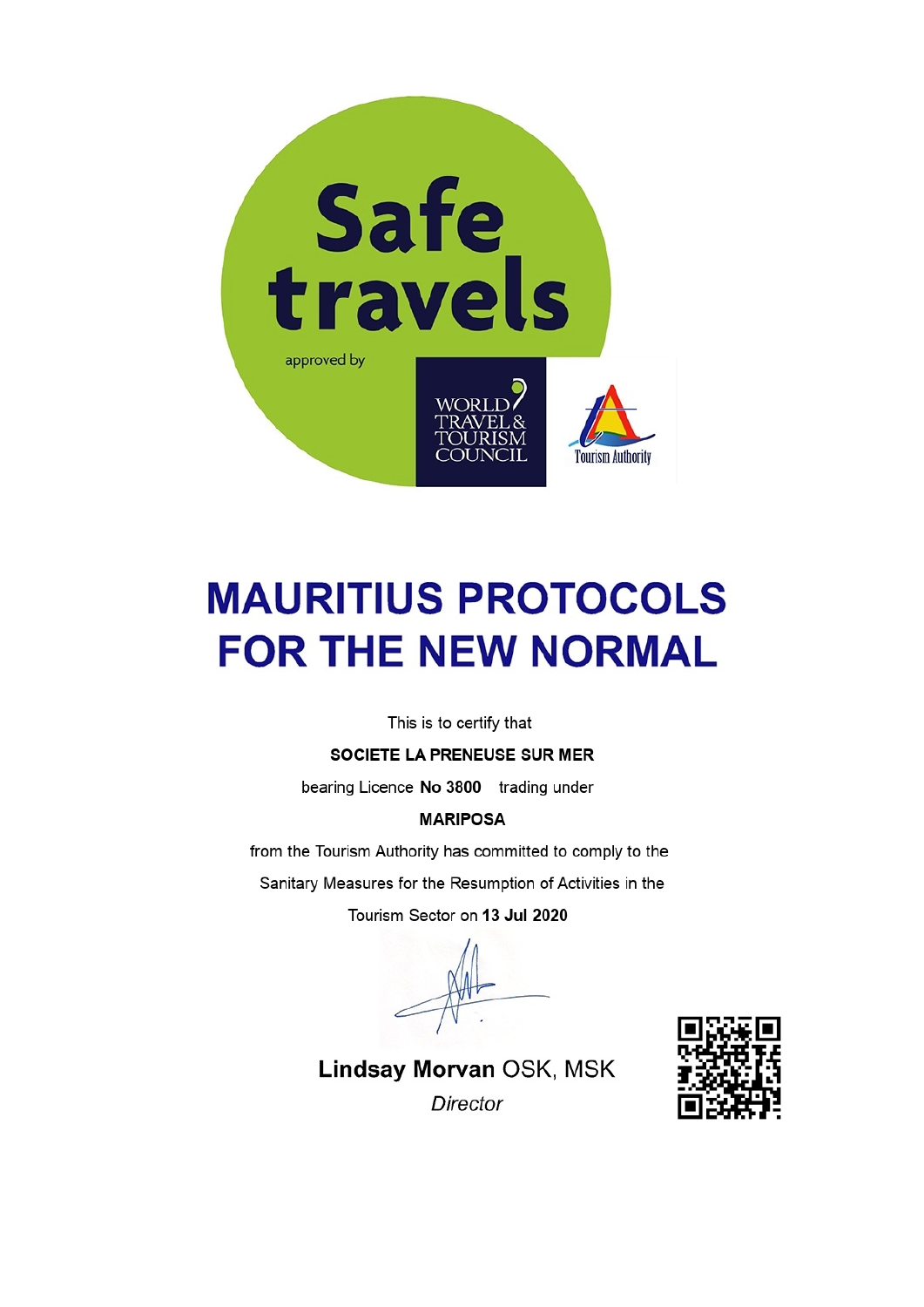## GENERIC MEASURES APPLICABLE FOR ALL ENTERPRISES AND ACTIVITIES (EXCEPT NAUTICAL ACTIVITIES)

#### **Business**

- 1. Daily Screening of body temperature of employees with a thermal gun prior to entering the office.
- 2. Provision of hand sanitizers to employees and clients prior at all strategic areas including entrance reception desk and common areas. Briefing on mandatory sanitary requirements (such as wearing of mask, amongst others) to employees prior to engaging into any activity.
- 3. Employees having body temperature above 37.8C or displaying symptoms of the COVID-19 should not be allowed to engage in any activity and should immediately be referred to the nearest hospital.
- 4. Signage to inform clients that they will not be allowed access in the establishment/premises in the event they have high body temperature or display symptoms of COVID-19.
- 5. Privilege the use of contactless attendance.
- 6. Cleaning and disinfection of premises/site and duly record same in a logbook.
- 7. Provision of protective equipment (masks, gloves, hand sanitizers, amongst others) in appropriate quantity in line with their duties.
- 8. Establishment of a protocol for suspected cases of COVID-19 and communication to all employees.
- 9. Setting up of an isolation room/area to be dedicated for suspected cases of COVID-19 (wherever applicable).
- 10. Ensure that Contractors/service providers across the supply chain operate in line with sanitary requirements.
- 11. Affixing of signage/posters in a conspicuous manner for information of employees and clients (hand washing techniques, location of hand sanitizer dispensers, etc)
- 12. Daily cleaning and disinfection of changing rooms and all related amenities and limit the number of employees inside the changing room at one time. Hand and face towels to be replaced by paper towels or cloth towel should be used only once and then washed.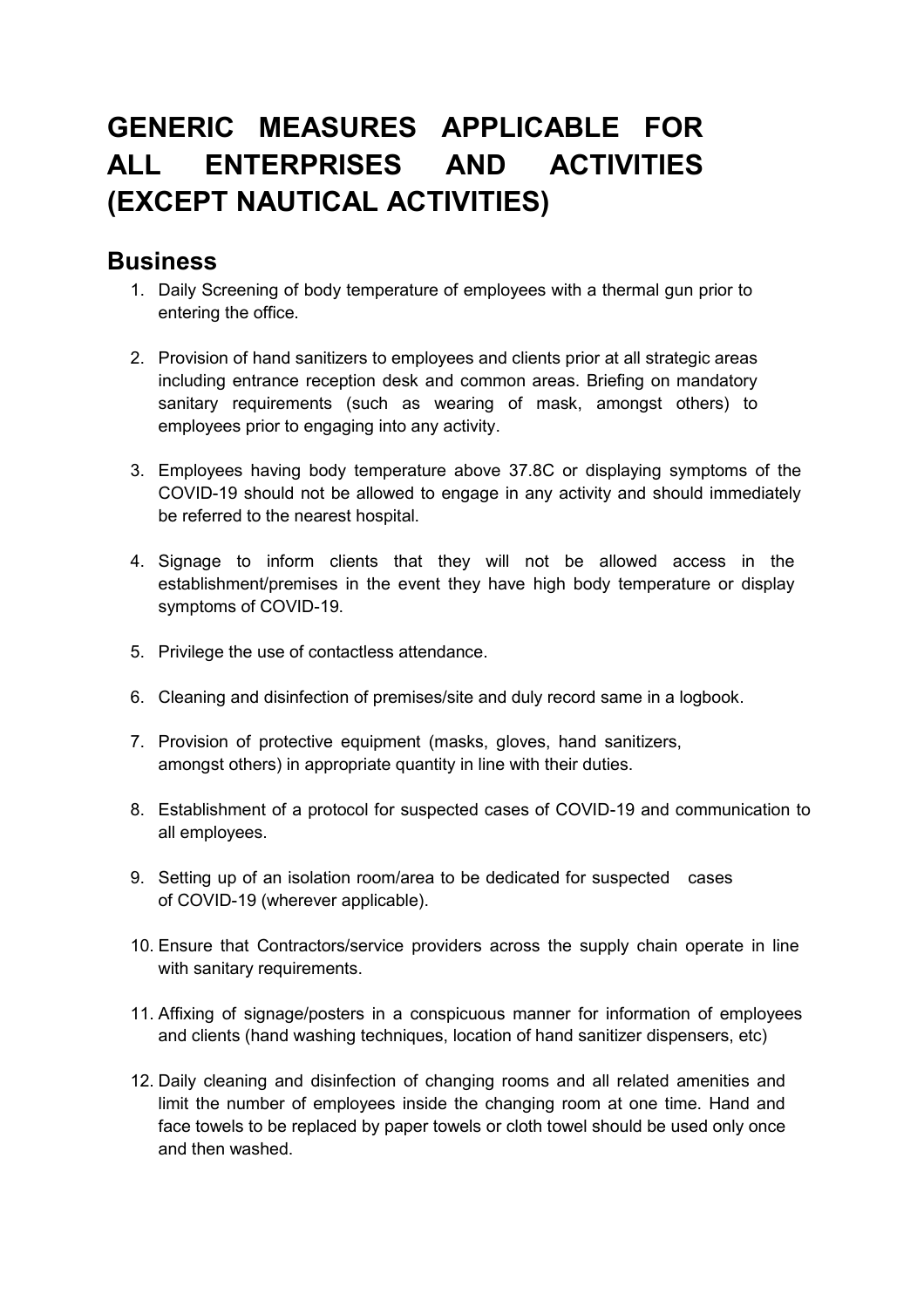- 13. Staff should use their personal bottles at water dispensers.
- 14. Implement staggered break/lunch time for employees to prevent overcrowding of the mess.
- 15. Privilege ventilation of premises with fresh air and reduce the use of air conditioning as far as practicable.
- 16. Implement video conferencing meetings rather than face-to-face meetings where possible.
- 17. Provision of hand sanitizer dispenser at the cashier desk to enable clients to sanitize their hands prior to using the card machines.
- 18. Staff to monitor guests, during their stay/activity.
- 19. Ensure strict compliance with regulations / mandatory measures imposed by the Government at all times.
- 20. Encourage cashless payment transactions.
- 21. A logbook of the important actions and measures carried out and to record them in enough detail (e.g. including date and time a disinfectant was used, by whom, where, etc.). This logbook can be used to improve the actions implemented.
- 22. Arrange for guests with respiratory symptoms to stay in their rooms until they are seen by a doctor.
- 23. In suspected cases of COVID-19 among guests or employees, the person shall be isolated and the Ministry responsible for Health be immediately contacted for initiation of Government's protocols.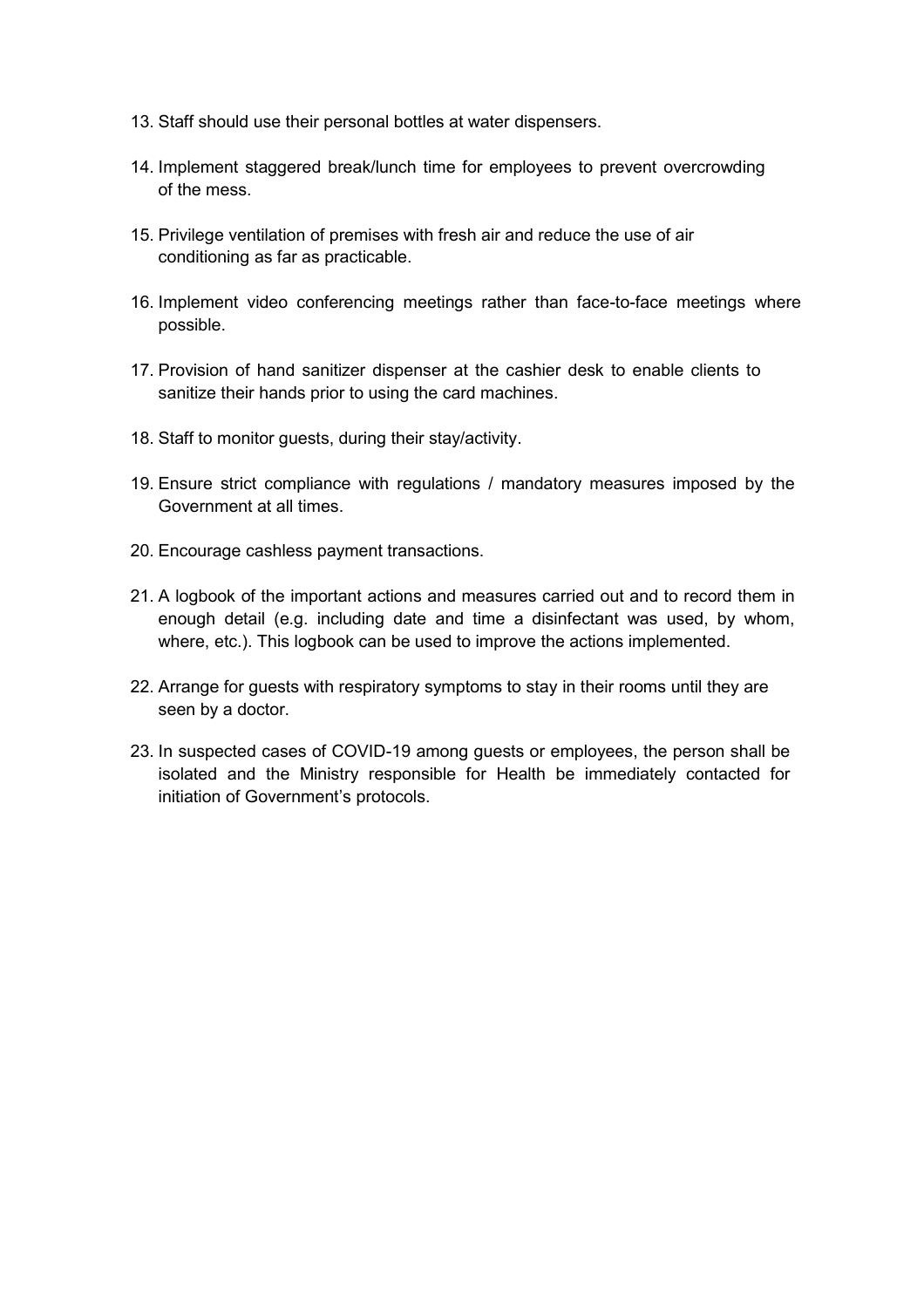## **Staff**

- 1. In case of manual attendance, employees to use their own pens.
- 2. Hand sanitizer dispensers to be refilled on a regular basis.
- 3. Covered pedal bins to be closed/covered at all times. Hands should be washed or disinfected after use.
- 4. Briefing on mandatory sanitary requirements (such as wearing of mask, amongst others) to guests prior to engaging into any activity. Mandatory sanitary measures should be communicated to quests at time of reservation and on their booking vouchers.
- 5. Wherever cash transactions are being carried out, the cashier should be wearing gloves. Credit Card machine should be wiped/disinfected after each use
- 6. Staff should wear their masks at all times and avoid physical contact.

#### **Client**

- 1. Comply with sanitary requirements of the enterprise.
- 2. Wash hands and use hand sanitisers regularly.

#### **NOTE:**

- In addition, licensee should abide by the specific measures for the  $\bullet$ respective activities as below.
- Full compliance to all measures is required.
- Non-compliance with set of conditions may entail suspension of licence.